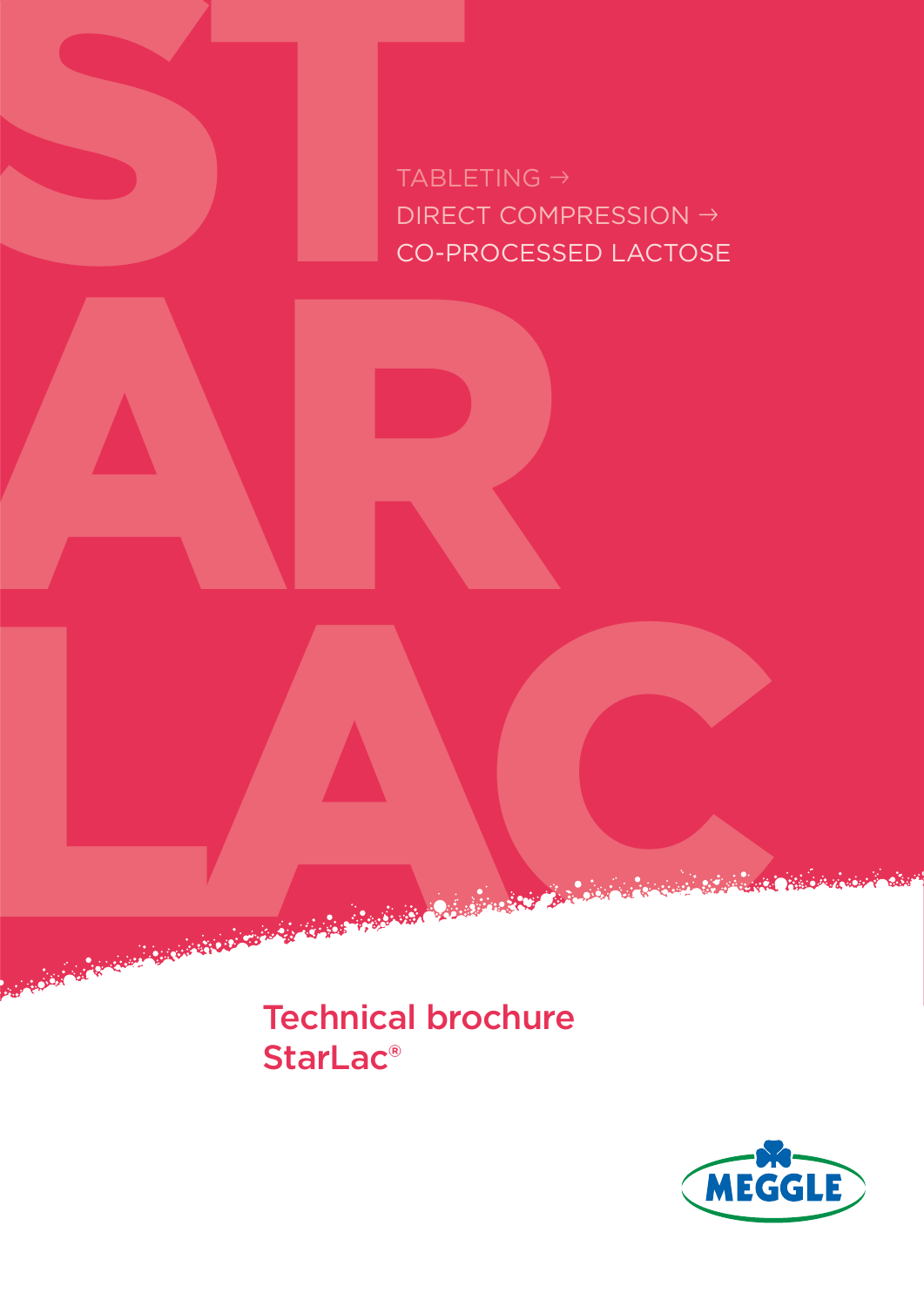# MEGGLE's co-processed lactose grades for direct compression: StarLac®<br>المُعْلَمُ المُحْمَّدِينَ المُحْمَّدِينَ المُحَمَّدِينَ المُحَمَّدِينَ المُحَمَّدِينَ المُحَمَّدِينَ المُحَمَّ<br>المُحَمَّدِينَ المُحَمَّدِينَ المُحَمَّدِينَ المُحَمَّدِينَ المُحَمَّدِينَ المُحَمَّدِينَ

# General information

Direct compression (DC) tablet manufacture is a popular choice because it provides the least complex, most cost effective process to produce tablets compared to other tablet manufacturing approaches. Manufacturers can blend APIs with excipients and compress, making dosage forms simple to produce [1, 2].

DC technology and the use of modern tableting equipment require that excipients and APIs form a compactable mixture with excellent flowability and low particle segregation tendency [3].

In the pharmaceutical industry, lactose is one of the most commonly used excipients; however, like many other excipients, lactose may not be suitable for direct compression without modification due to insufficient powder flow or/and compaction properties (figure 1).

### Product description

Alpha-lactose monohydrate and maize starch (corn starch) are functional excipients used in oral solid dosage forms. Both are naturally derived and well established in the pharmaceutical industry. Lactose is frequently used as a diluent or direct compression binder. Starch can be used as a binder for wet or dry applications, disintegrant, and diluent. In an effort to establish synergistic functional performance, such as enhanced compactibility and faster tablet disintegration, lactose and starch were co-spray-dried to form a monoparticulate system. StarLac® comprises 85 % alpha-lactose monohydrate and 15 % native maize starch. StarLac® provides compaction and lubricant insensitivity characteristics desired for direct compression, and the hydration properties desired for rapid API release. Additionally, StarLac®'s flowability is superior compared to a physical blend of the individual components in equivalent ratio.



*Figure 1: Powder blend compressability and flowability requirements for various tableting technologies (DC is direct compression, WG is wet granulation, DG is dry granulation)* [3].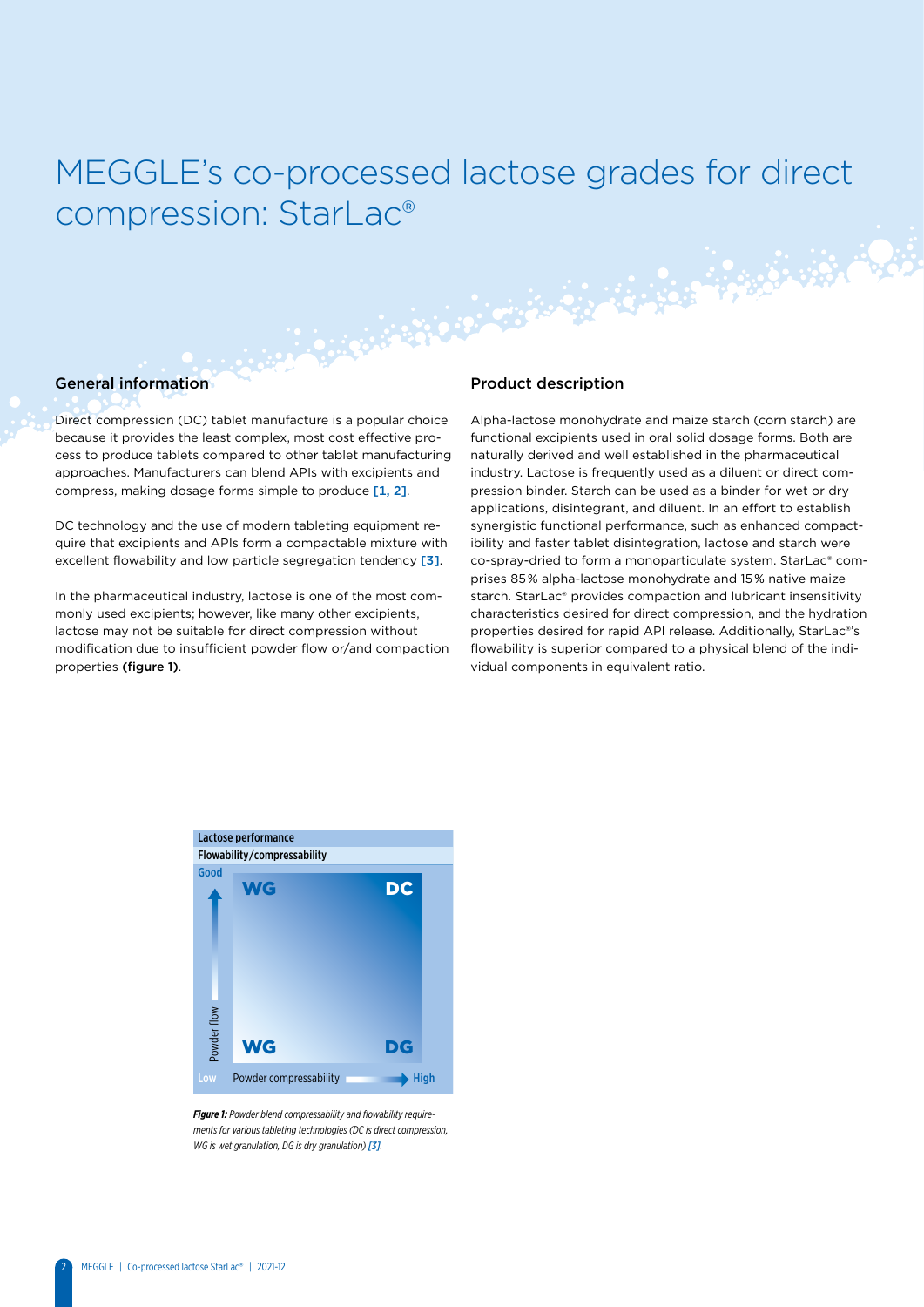international excipient

# Regulatory & quality information

RANGER OF

The raw materials used to produce StarLac®, alpha-lactose monohydrate and maize starch, comply with Ph. Eur., USP-NF, and JP monograph requirements. Since no chemical modifications occur during co-processing, individual chemical identities are maintained. Therefore, StarLac® can be considered as a physical blend of alpha-lactose monohydrate and native maize starch [4].

A StarLac® drug master file (DMF) is available during FDA (Food and Drug Administration) drug product submission review and approval. The native maize starch used during StarLac® manufacture is GMO-free (genetically modified organism) and glutenfree. Specifications and regulatory documents can be downloaded from www.meggle-pharma.com.

Our pharma-dedicated production facility in Wasserburg, Germany is certified according to DIN ISO 9001:2015 and has implemented GMP according to the Joint IPEC-PQG (Good Manufacturing Practices Guide for Pharmaceutical Excipients) and USP-NF General Chapter <1078> GOOD MANUFACTURING PRACTICES FOR BULK PHARMACEUTICAL EXCIPIENTS. MEGGLE has been an EXCiPACT™-certified excipient manufacture and supplier since 2014.

The Wasserburg facility demonstrates MEGGLE's complete lactose production capability range, including sieving, milling, agglomeration, spray-drying, and co-processing. Additionally MEGGLE is a member of IPEC (International Pharmaceutical Excipients Council).

MEGGLE invests considerably in the sustainability of raw material sourcing, production standards, and efficiency. We are actively engaged in environmental protection. In order to guarantee the quality of our products, our commitment and adherence to established pharmaceutical standards remains is our highest priority.

# Application

StarLac® has been specifically designed for direct compression and may be used in other formulation development approaches as well. In comparison to a physical blend of the individual components, StarLac® provides superior flow, improved compactibilty, decreased lubricant sensitivity, and hardness-independent tablet disintegration. As StarLac® possesses brittle and plastic deformation characteristics, it also can be used in dry granulation formulations.

- Direct compression
- ODT formulations
- Dry granulation (Roller compaction, slugging)

# BENEFITS

# StarLac<sup>®</sup>

- Excellent compactibility
- Excellent flowability
- Rapid, hardness-independent tablet disintegration
- Compaction and hydration properties do not dendent on hydrophobic lubricant type or level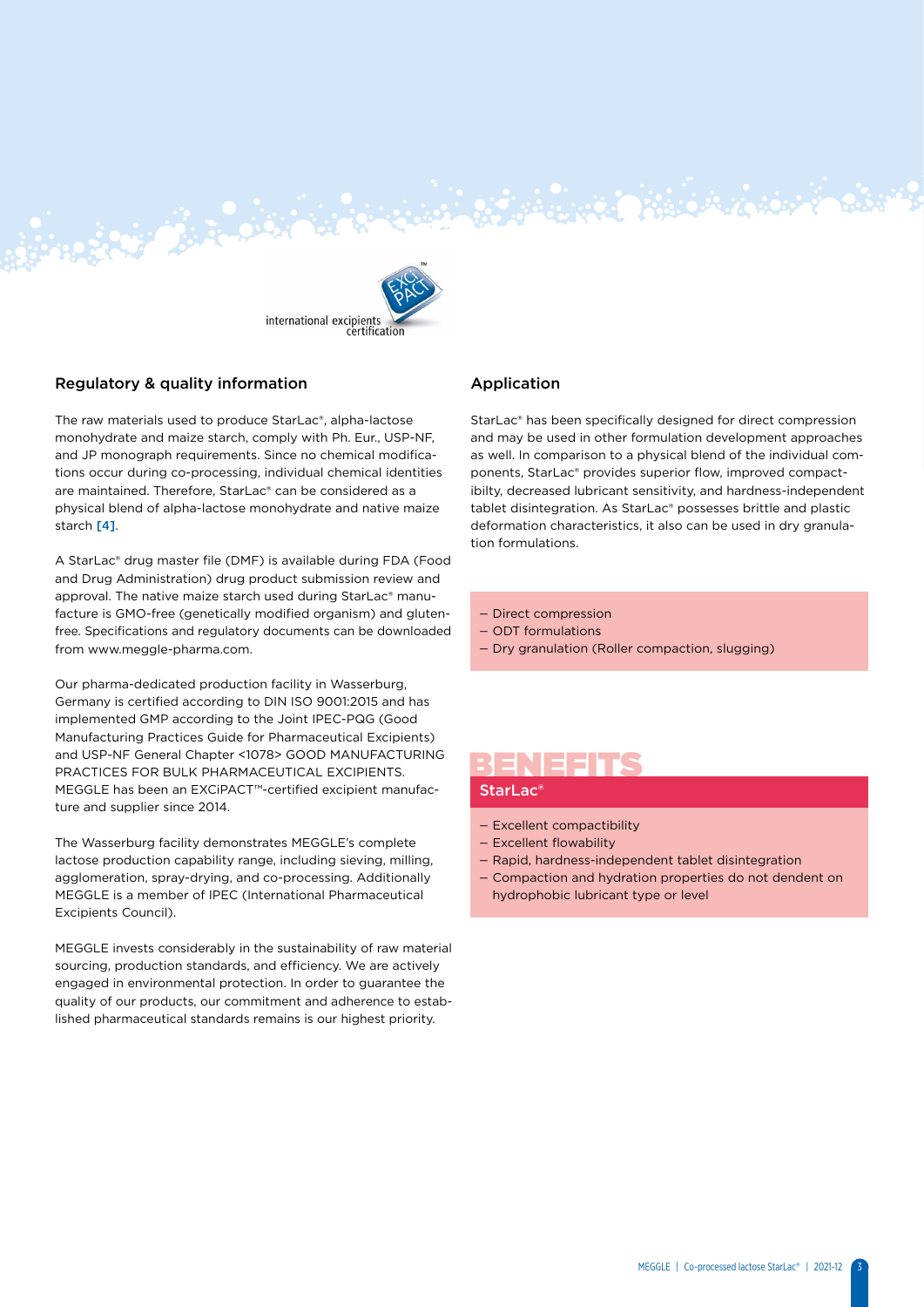# Particle size distribution (PSD)

Figure 2 shows typical laser diffraction particle size distribution data for StarLac®. StarLac® possesses a narrow PSD that supports homogenous powder blend preparation, essential for achieving good tablet quality.

Figure 3 depicts the specified PSD range and typical average values by air-jet sieving. These parameters are constantly monitored through in-process control (IPC) testing and are part of the StarLac® particle size distribution specification.

ARTICLE IN THE REAL PROPERTY OF PERSONS AND THE REAL PROPERTY.





*Figure 2: Typical cumulative PSD and distribution density of MEGGLE's StarLac*®*. Analyzed by Sympatec*®*/Helos & Rodos particle size analyzer.*

| Sieve data - co-processed lactose |                 |                      |
|-----------------------------------|-----------------|----------------------|
|                                   | Lactose type    | StarLac <sup>®</sup> |
|                                   |                 | specified/typical    |
| Particle size distribution        | $<$ 32 $\mu$ m  | NMT 15%/ 6%          |
| Method: Air-jet sieving           | $< 160 \mu m$   | 35-65%/49%           |
|                                   | $<$ 250 $\mu$ m | NLT 80%/90%          |
|                                   | $<$ 315 $\mu$ m | /99%                 |

*Figure 3: Specified PSDs for StarLac*® *by air-jet sieving in bold letters. Typical values obtained from a permanent in-process control are shown for information.*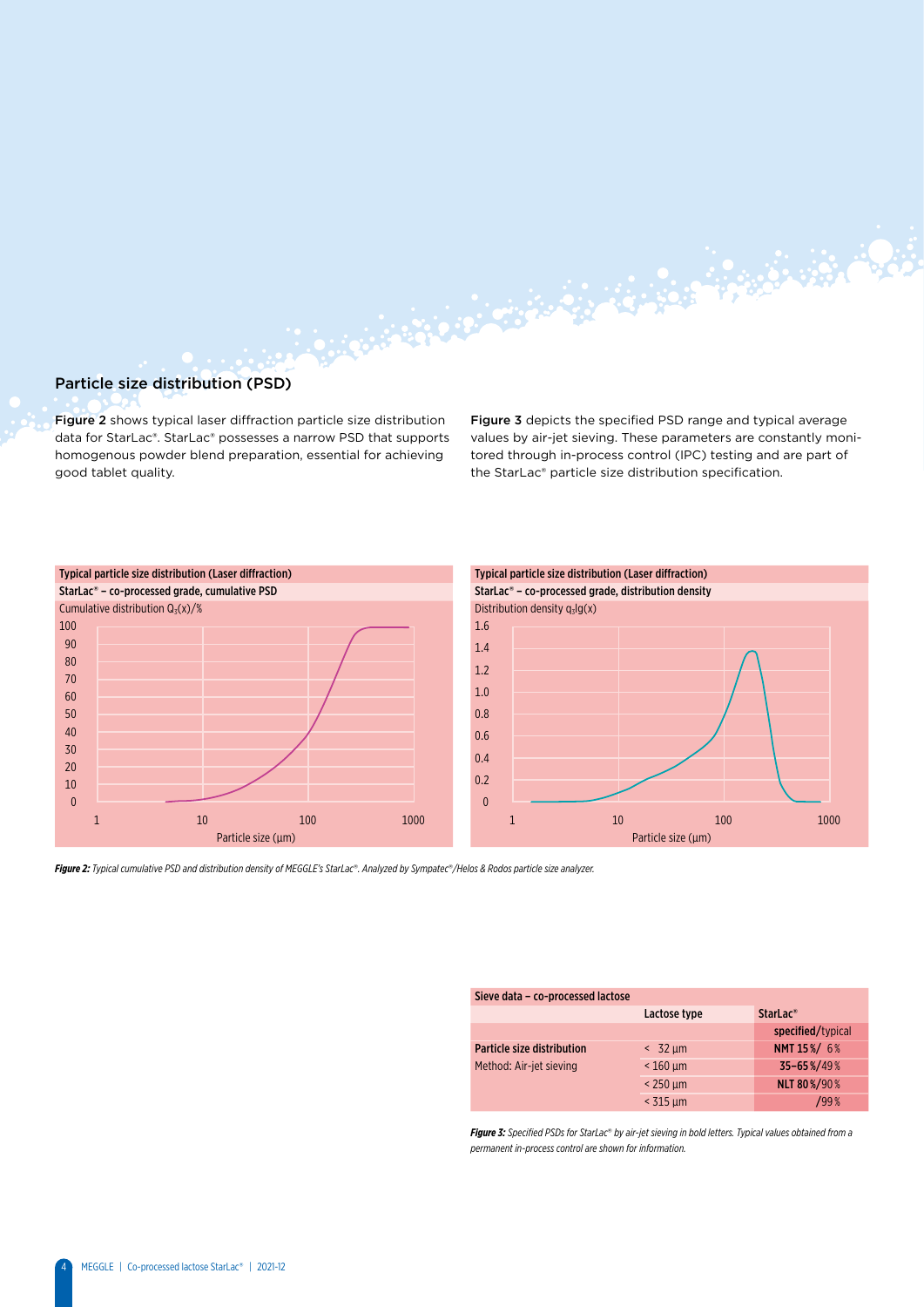# Batch-to-batch consistency

Batch-to-batch consistency for all lactose products can be attributed to MEGGLE's long history and experience in lactose manufacture, and broad technical expertise. Constant in-process and final product testing ensures consistency and quality (figure 4).

Single of the Court of Company

# Isotherms

StarLac® exhibits moderate moisture uptake under high relative humidity conditions due to the starch influence on the observed equilibrium moisture content (figure 5).



**Figure 4:** StarLac®'s consitent particle size distribution (by air-jet sieve analysis) illustrated by low batch-**Figure 5:** Sorption-desorption isotherm (20 °C) of StarLac®, SPSx-1µ moisture sorption test system. *time period of 12 months. to-batch variability. Data obtained from a permanent in-process control (IPC) of subsequent batches over 12 months.*





#### Scanning electron micrograph (SEM)

StarLac® is nearly spherical in shape due to the co-spray-drying manufacturing process. StarLac®'s overall morphology reduces blend segregation and improves finished dosage form content uniformity (figure 6).

*Figure 6: SEM image of MEGGLE's StarLac*® *by ZEISS Ultra 55 FESEM (U = 5 kV; Au/Pd sputtered).*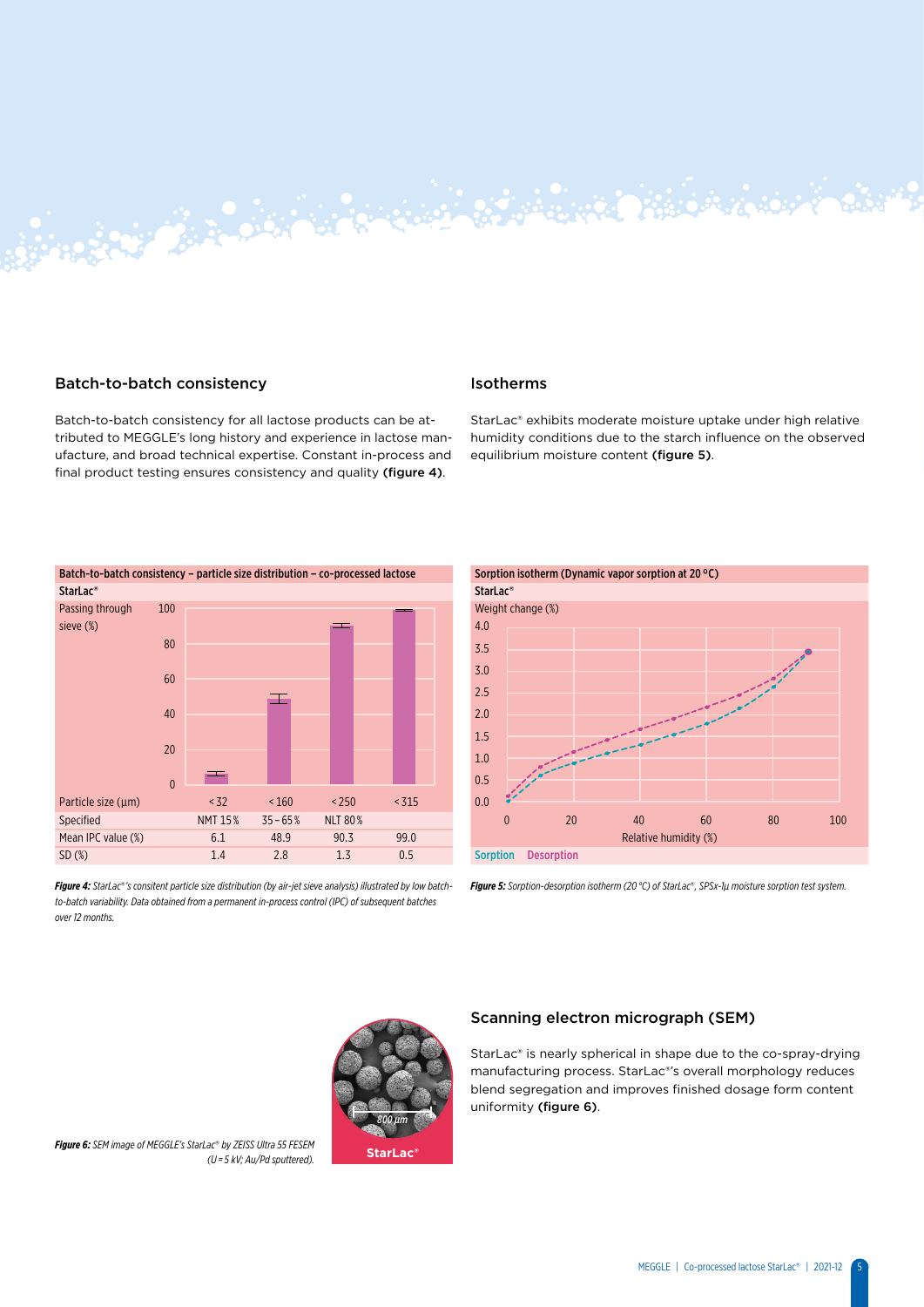#### Flowability



StarLac® FlowLac® 90 + native corn starch

*Figure 7: Volume flow rate (ml/s) as a function of aperture size (mm diameter) for StarLac*® *and a comparable physical blend analyzed by a FlowRatex*®*.*

#### **Flowability**



#### Functional related characteristics

#### **Powder flow**

In assessing powder flow using a FlowRatex® apparatus, StarLac® exhibited superior flowability compared to a physical blend made up of spray-dried lactose and maize starch. The simple blend of individual ingredients showed greater flow variation compared to StarLac® (figure 7). StarLac® also possessed lower flowability index (StarLac® = 2 mm, physical blend = 16 mm), indicating superior flowability (figure 8).

Flowability can also be described by the Hausner ratio, Carr's index, or angle of repose. A Hausner ratio below 1.25 or Carr's index below 20 indicates that powders are freely flowing. Angle of repose describes "good flowability" between 31– 35°, and in general, worsens with steeper angles. Figure 9 shows typical flowability indices for StarLac®, indicating excellent flowability.

| <b>Flowability</b>                          |              |              |                |                      |              |
|---------------------------------------------|--------------|--------------|----------------|----------------------|--------------|
| StarLac <sup>®</sup> – co-processed lactose |              |              |                |                      |              |
|                                             | Angle of     | Density bulk | <b>Density</b> | <b>Hausner ratio</b> | Carr's index |
|                                             | repose $(°)$ | (q/l)        | tapped $(q/l)$ |                      | $(\%)$       |
| StarLac <sup>®</sup>                        | 29           | 540          | 670            | 1.24                 | 19.40        |

*Figure 8: Flowability index of StarLac*® *and its corresponding physical blend. Smaller values indicate better flowability. Figure 9: Flowability/processability related parameters of StarLac*®*. Pharmacopoeial methods (Ph. Eur.) were used.*

#### **Compactibility and friability**

StarLac® shows excellent compactability even at low to moderate compaction pressure (figure 10). Low friability (< 1 %) is given (figure 11), eliminating the need for a protective coating.



*Figure 10: Tablet hardness profile for StarLac*® *compared to a physical blend of the individual components. Tablets were produced using a tablet press: IMA Styl'One fittet with 11.3 mm punches. Average tablet weight was targeted at 500 mg.*



*Figure 11: Friability of tablets produced either with StarLac*® *or its corresponding physical blend.*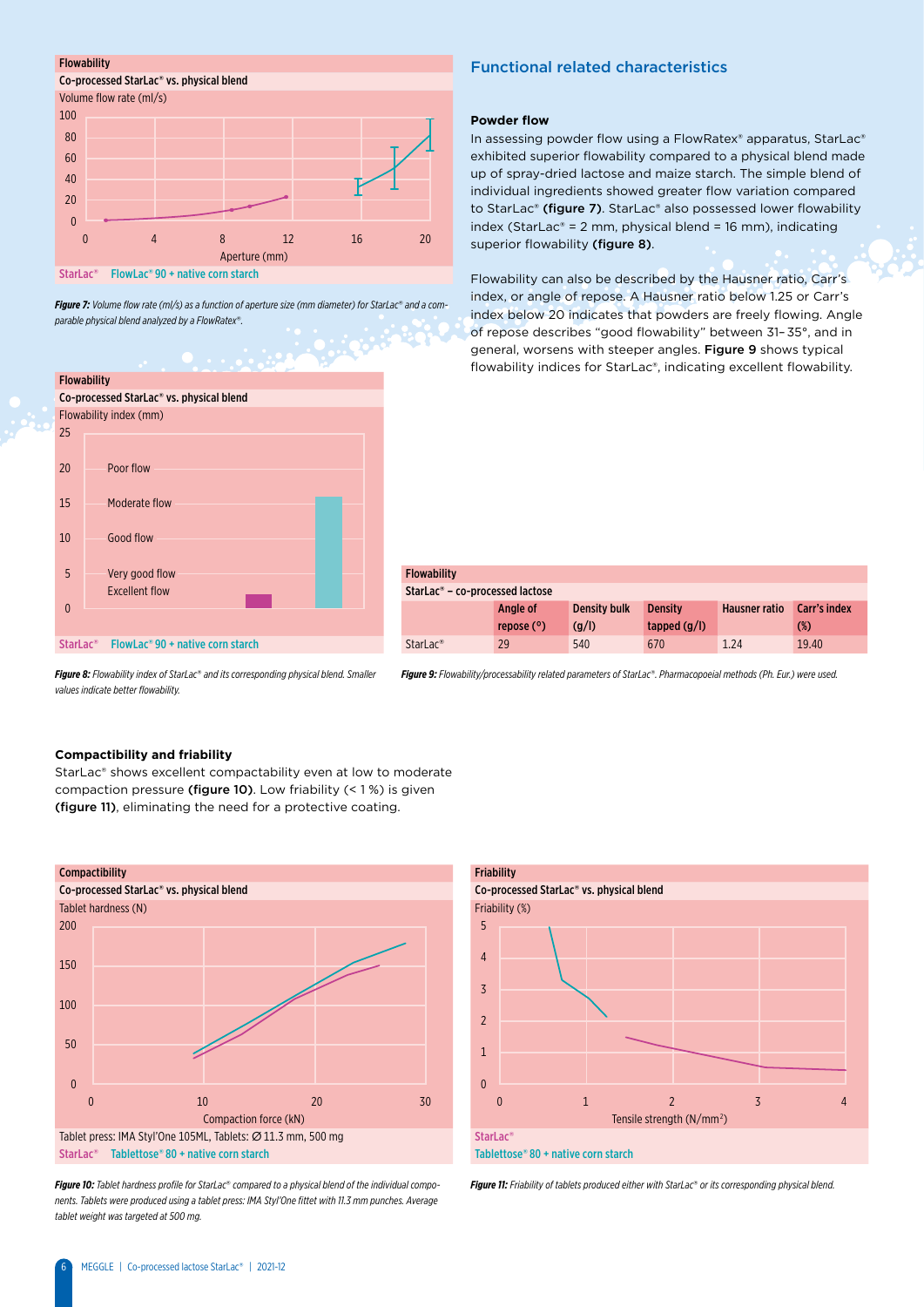

Physical blend + 0.5 % Mg stearate Physical blend + 0.1 % Mg stearate

*Figure 12: Tablet disintegration profile showing StarLac*® *and its corresponding physical ad-mixture. Tablet hardness and lubricant level hardly impact disintegration time.*

#### **Disintegration and Dissolution**

RANGER AND COMPANY

Superior hydration characteristics make StarLac® ideal where rapid tablet disintegration is desired. In addition, StarLac® tablet disintegration is independent of lubricant level and tablet hardness. A physical blend comprising lactose and starch demonstrated significant lubricant sensitivity and tablet hardness dependency, by comparison (figures 12 and 13). As a result of tablet disintegration data, follow-up studies revealed accelerated API dissolution when using StarLac® (figure 14). The hardness independent and lubricant insensitivity exhibited by StarLac® also make it a candidate for orally disintegrating/ dispersible tablet (ODT) applications.



*Figure 13: Tablet disintegration time for tablets produced with StarLac*® *compared to a physical blend of the individual ingredients. Powders were lubricated to 0.5 % as shown.*

#### **Packaging and shelf life**

Packaging material complies with Regulation (EC) No. 1935/2004 and 21 CFR 174, 175, 176, 177 and 178. Stability tests have been performed according to ICH guidelines and an ongoing stability program is implemented. Figure 15 provides an overview about packaging size and material, and product shelf life.

| <b>Packaging and shelf life</b> |       |                                   |                   |
|---------------------------------|-------|-----------------------------------|-------------------|
| StarLac <sup>®</sup>            |       |                                   |                   |
|                                 | Size: | <b>Material</b>                   | <b>Shelf life</b> |
| StarLac <sup>®</sup>            | 25 ka | Paper bag with PE-EVOH-PE inliner | 36 Months         |



*Figure 15: Packaging and shelf life of MEGGLE's StarLac*®*. Figure 14: Dissolution profiles for ascorbic acid formulations (30 % loading) produced with StarLac*® *compared to a physical blend.*

7